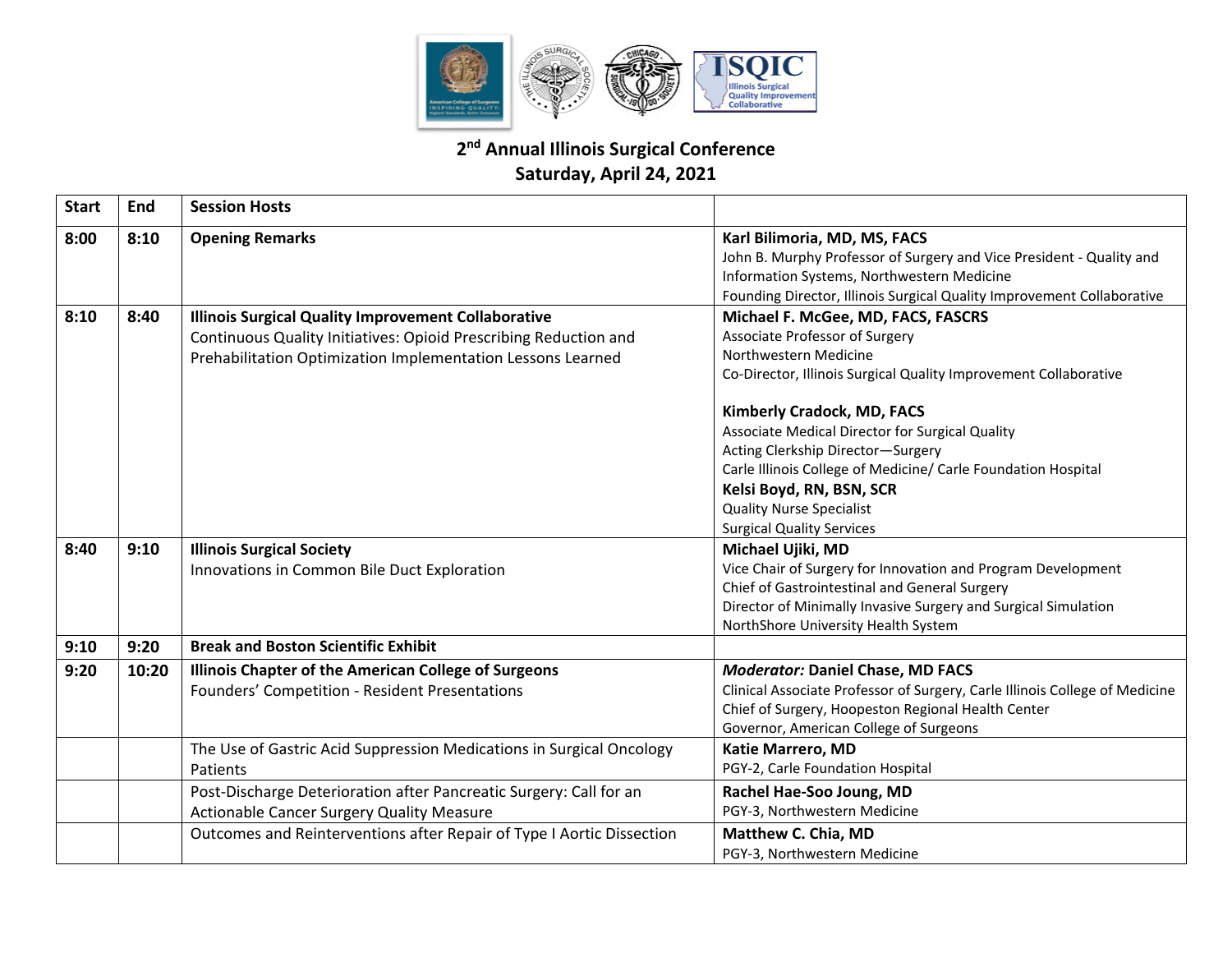|       |       | Intra-Operative Evaluation of the Liver in Determining the Severity of | Jennifer A. Kalil, MD                                             |
|-------|-------|------------------------------------------------------------------------|-------------------------------------------------------------------|
|       |       | Non-Alcoholic Fatty Liver Disease During Cholecystectomy               | PGY-5, Rush University Medical Center                             |
|       |       | Intercostal vs Epidural Nerve Blockade for Multiple Rib Fractures: A   | <b>Scott Painter, MD</b>                                          |
|       |       | Prospective Randomized Control Trial                                   | PGY-3, University of Illinois College of Medicine Peoria          |
|       |       | Does Resident Autonomy in Colectomy Procedures Result in Inferior      | Celsa Tonelli, DO                                                 |
|       |       | <b>Clinical Outcomes?</b>                                              | PGY3/R1, Loyola University Medical Center                         |
|       |       | A Tailored Approach to Laparoscopic Fundoplication: Outcomes in        | Harry J. Wong, MD                                                 |
|       |       | Patients with Esophageal Dysmotility                                   | PGY-3R, University of Chicago Medicine                            |
|       |       | Comparing Short-Term Outcomes after Large Umbilical Hernia Repair      | Mikhail T. Attaar, MD                                             |
|       |       | Between Open, Laparoscopic and Robotic-Assisted Approaches             | PGY-2R, University of Chicago Medicine                            |
| 10:20 | 10:30 | <b>Break</b>                                                           |                                                                   |
| 10:30 | 11:00 | Metropolitan Chicago Chapter of the American College of Surgeons       | Frank G. Opelka, MD, FACS                                         |
|       |       | Biden Administration: Federal Regulatory Impact on Healthcare and      | Medical Director for Health Policy and Quality                    |
|       |       | Surgery                                                                | American College of Surgeons                                      |
| 11:00 | 11:10 | <b>Break and US Army Exhibit</b>                                       |                                                                   |
| 11:10 | 11:40 | <b>Chicago Surgical Society</b>                                        | Moderators: Katharine Yao, MD                                     |
|       |       | Reflections on Managing a Surgery Department Thru the COVID-19         | Chief, Division of Surgical Oncology                              |
|       |       | Pandemic Roundtable Discussion                                         | Vice Chair, Research and Development, Department of Surgery       |
|       |       |                                                                        | NorthShore University Health System                               |
|       |       |                                                                        | David Bentrem, MD                                                 |
|       |       |                                                                        | Professor of Surgery and Medical Social Sciences                  |
|       |       |                                                                        | Northwestern Medicine                                             |
|       |       |                                                                        | Jesse Brown VA                                                    |
|       |       |                                                                        | <b>Panelists:</b>                                                 |
|       |       |                                                                        | Hasan Alam, MD                                                    |
|       |       |                                                                        | Loyal and Edith Davis Professor of Surgery                        |
|       |       |                                                                        | Chair, Department of Surgery                                      |
|       |       |                                                                        | Northwestern Medicine                                             |
|       |       |                                                                        | <b>Vivian Gahtan, MD FACS</b>                                     |
|       |       |                                                                        | Professor and Chair, Department of Surgery                        |
|       |       |                                                                        | Loyola University Medical Center                                  |
|       |       |                                                                        | Jeffrey B. Matthews, MD                                           |
|       |       |                                                                        | Dallas B. Phemister Professor of Surgery and Chair, Department of |
|       |       |                                                                        | Surgery                                                           |
|       |       |                                                                        | University of Chicago Medicine                                    |
|       |       |                                                                        | <b>Mark Talamonti, MD FACS</b>                                    |
|       |       |                                                                        | Stanton and Margaret Rogers Palmer Chair, Department of Surgery   |
|       |       |                                                                        | Clinical Professor of Surgery and Vice Chairman of Surgery        |
|       |       |                                                                        | NorthShore University Health System                               |